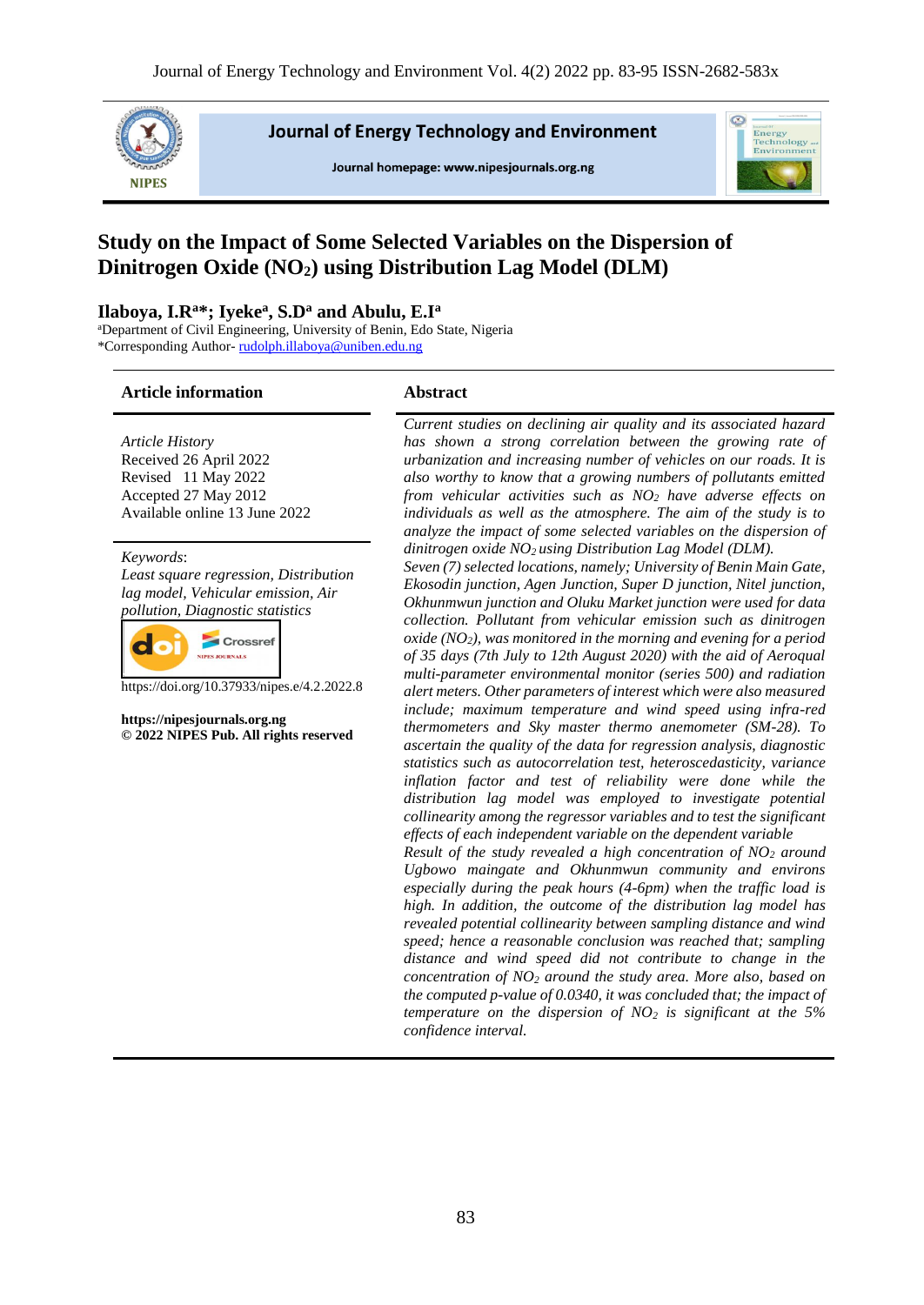## **1. Introduction**

Transportation is a major source of air pollution in many countries due to the high number of vehicles that are available on the roads today, and this number is continuously rising with population growth and purchasing power [1]. The major outdoor sources of  $NO<sub>x</sub>$  are primarily emissions from transportation (virtually all of which are from motor vehicles) and fuel combustion [2]. Nitrogen oxide  $(NO_x)$  pollution is formed whenever fuel is combusted at high temperatures by a 'fixing' of the nitrogen in the combustion chamber's dilution air into NO*x*. Many of the nitrogen oxides are colorless and odorless. However, one common  $NO<sub>x</sub>$ , nitrogen dioxide  $(NO<sub>2</sub>)$ , along with particles in the air, can often be seen as a reddish-brown layer in the air over urban areas. NO*<sup>x</sup>* is one of the main ingredients involved in the formation of ground-level ozone, which can trigger serious respiratory problems. It also reacts to form nitrate particles and acidic aerosols, contributing to the formation of acid rain. Particulate nitrates resulting from NO*<sup>x</sup>* contribute to fine atmospheric particles that can cause visibility impairment. NO*<sup>x</sup>* gases also contribute to the global warming problem [2, 3]. According to the World Health Organization (WHO), air pollutants emitted from vehicles are believed to increase the risk of stroke, lung cancer, chronic and acute respiratory diseases such as asthma, heart disease, birth defects and eye irritation [3, 4]

In addition, extremely high-dose exposure to  $NO<sub>2</sub>$  may result in pulmonary edema and diffuse lung injury while continued exposure to high  $NO<sub>2</sub>$  levels can contribute to the development of acute or chronic bronchitis [5]. A review of some related literature on the danger of vehicular emission revealed that some of the pollutants and particulate matter from cars can be deposited on soil and surface waters and eventually enters the food chain where they get into the human bio-system.

These substances can affect the reproductive, respiratory, immune and neurological systems of animals [6]. In a study by [7], the authors affirmed that the majority of vehicles used today are mostly powered by internal combustion engines that burn gasoline or other petroleum products and consequently give rise to harmful toxic gases such as  $NO<sub>2</sub>$  that have adverse effects on our immediate environment. The reaction of nitrogen and oxygen to form nitrogen oxides  $(NO<sub>x</sub>)$  is also critical to the concept of air pollution by vehicular emission. In the presence of sunlight, nitrogen oxides  $(NO<sub>x</sub>)$  can react with fumes from the volatilization of hydrocarbon to form the soup of photochemical smog for which the bad ozone is a major component [8]. This smog can combine with particulate matter; which is small particles of foreign substances in the air to form haze which can cause damage to the lungs.

It is the general believed that real-time, public air quality information is essential not only to empower populations to respond to current conditions and protect human health, it is also a cornerstone in generating public awareness and driving action to combat air pollution in the longterm [9, 10]. In addition, air pollutant dispersion whether horizontal or vertical dispersion is influenced by numerous factors such as; wind speed and wind direction, prevailing environmental temperature, distance, aerodynamics and even buildings.

This study attempt to investigate the influence of selected factors, such as; distance, prevailing environmental temperature and wind speed on the dispersion of  $NO<sub>2</sub>$  within the study area.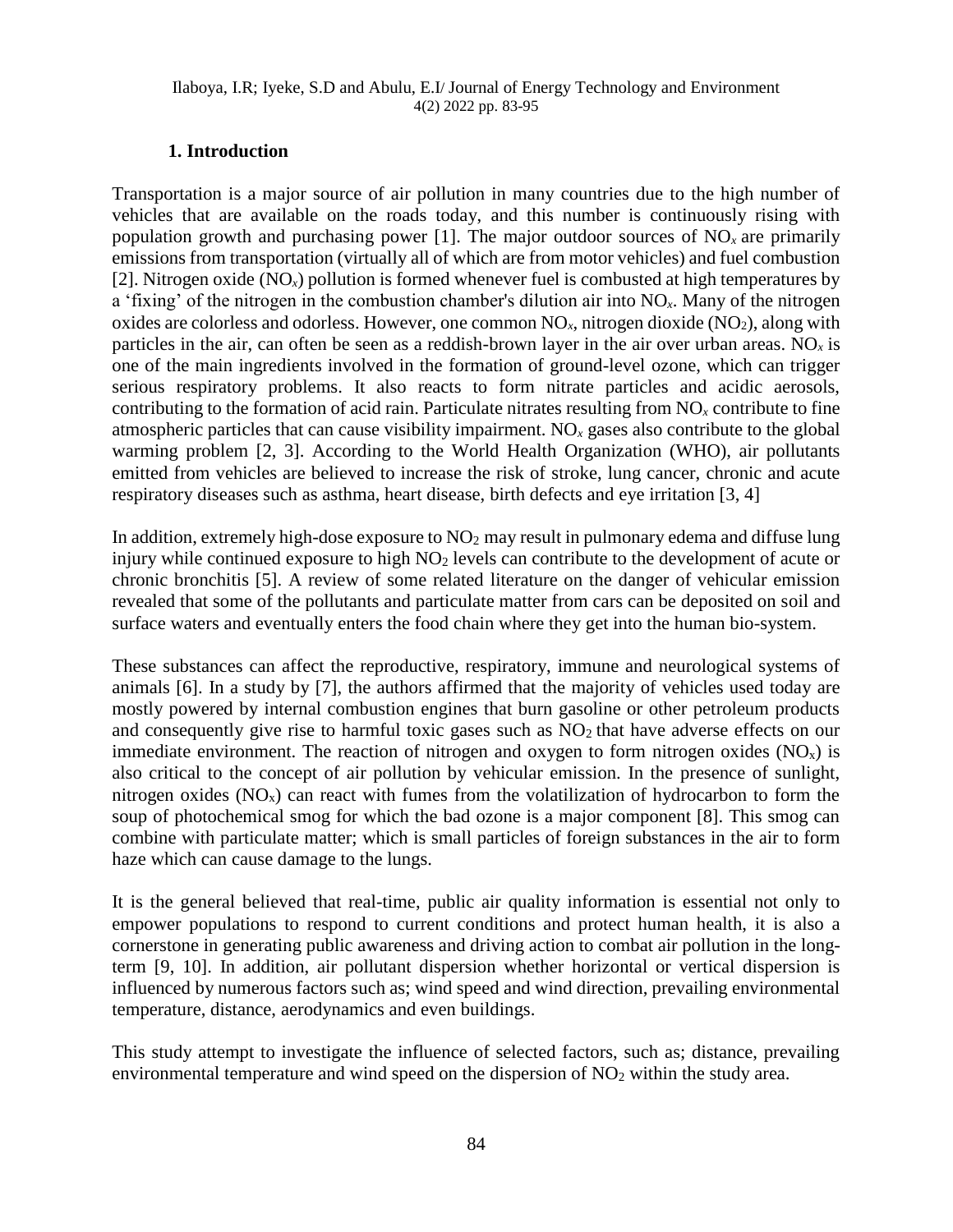## **2. Research Methodology**

## *2.1 Description of study area*

The study area is limited to some parts of Ovia North East Local Government Area of Edo State particularly Ugbowo and environs where serious traffic jam is experienced on daily bases. The selected location falls within the administrative area of the State. From the onset and even now, Benin City remains the principal administrative and socio-economic center of Edo State in Nigeria. Benin City is a humid tropical urban settlement which comprises three Local Government Areas namely Egor, Ikpoba Okha and Oredo. It is located within latitudes  $6^020'N$  and  $6^058'N$  and longitudes  $5^035$  E and  $5^041$  E. It broadly occupies an area of approximately 112.552 sq. km. This extensive coverage suggests spatial variability of weather and climatic elements. Benin City lies visibly in the southern most corner of a dissected margin: a prominent topographical unit which lies north of the Niger Delta, west of the lower Niger Valley, and south of the Western Plain [11]. The specific locations employed for data collection are presented in Figure 1a



Figure 1a: Map of study area (Google map)

## *2.2 Data collection*

Seven (7) selected locations, namely; University of Benin Main Gate, Ekosodin junction, Agen Junction, Super D junction, Nitel junction, Okhunmwun junction and Oluku Market junction were used for data collection. Pollutant from vehicular emission such as dinitrogen oxide  $(NO<sub>2</sub>)$  was monitored in the morning and evening for a period of 35 days (7th July to 12th August 2020) with the aid of Aeroqual multi-parameter environmental monitor (series 500) and radiation alert meter. Other parameters of interest which were also measured include; maximum temperature and wind speed using infra-red thermometers and Sky master thermo anemometer (SM-28). The duration of measurement, including the calibrated unit of the gas detector is presented in Table 1a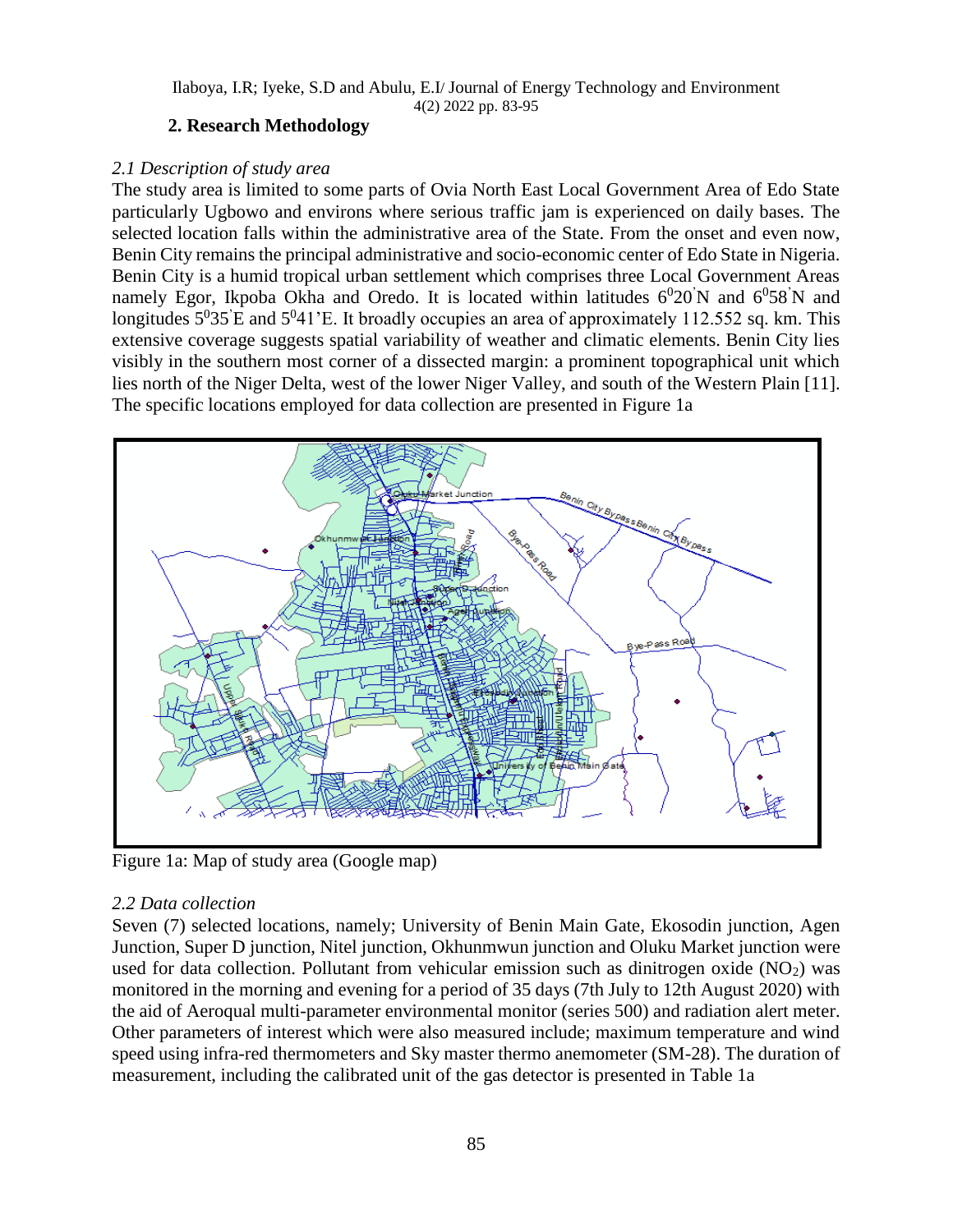| S/N | Pollutant       | Daily duration of  | Equipment                              | <sup>1</sup> Jnit |
|-----|-----------------|--------------------|----------------------------------------|-------------------|
|     |                 | Exposure (hrs.)    |                                        |                   |
|     | NO <sub>2</sub> | 1hr (9am to 10am)  | Aeroqual multi-parameter environmental | ppm               |
|     |                 | $1hr$ (5pm to 6pm) | monitor (series 500)                   |                   |

The Global Positioning System (GPS) receiver and point positioning techniques were used to obtain the geographical coordinates at each monitoring location in the study area. The coordinates were converted to decimal degrees' format using the Universal Traverse Mercator (UTM) software version 1.0. The maximum concentration of each monitored pollutant during the monitoring period was selected and recorded for data processing.

## *2.3 Data Analysis*

## *2.3.1 Regression Analysis Approach*

One dependent and three independent variables were employed for this analysis. The selected dependent and independent variables are presented in Table 1b

| Table 1b: Selected dependent and independent variables |
|--------------------------------------------------------|
|--------------------------------------------------------|

| S/N <sub>0</sub> | <b>Variables</b>       | <b>Variable Type</b> | <b>Symbol</b>   |
|------------------|------------------------|----------------------|-----------------|
|                  | Dinitrogen Oxide (ppm) | Dependent            | NO <sub>2</sub> |
|                  | Sampling distance (m)  | Independent          | <b>SD</b>       |
|                  | Temperature $(^0C)$    | Independent          | Temp            |
|                  | Wind speed $(m/s)$     | Independent          | WS              |
|                  |                        |                      |                 |

The dependence of the dependent variable on the selected independent variables was evaluated using the coded least square regression equation presented as follows;  $(NO<sub>2</sub>)$  C SD Temp WS (1)

It is pertinent to note that standard error estimation and computation of t-statistics are appropriate in calculating the probability (p-value) by which you test the significance of the regression model. In the presence of heteroscedasticity, it is assumed that the overall standard error of regression and the t-statistics computed for each independent variable may not be completely adequate to estimate the resulting probability (p-value) of regression. In addition, the presence of serial correlation can lead to a number of issues, namely;

- i. Make reported standard error and t-statistics to be invalid
- ii. Coefficient may be biased, though not necessarily inconsistent

Based on this argument, selected diagnostic statistics were conducted to verify the statistical properties of the overall regression model. The selected diagnostic statistics include;

- i. Heteroscedasticity test using Breusch-Pagan Godfrey
- ii. Serial Correlation test using Breusch Godfrey
- iii. Variance Inflation Factor (VIF)

Heteroscedasticity is a diagnostic test statistic use to diagnose the adequacy of the probability (pvalue) calculated for each individual variable. Hence it is important to know whether there is or there isn't heteroscedasticity in our data. The null and alternate hypothesis of heteroscedasticity was formulated as follows;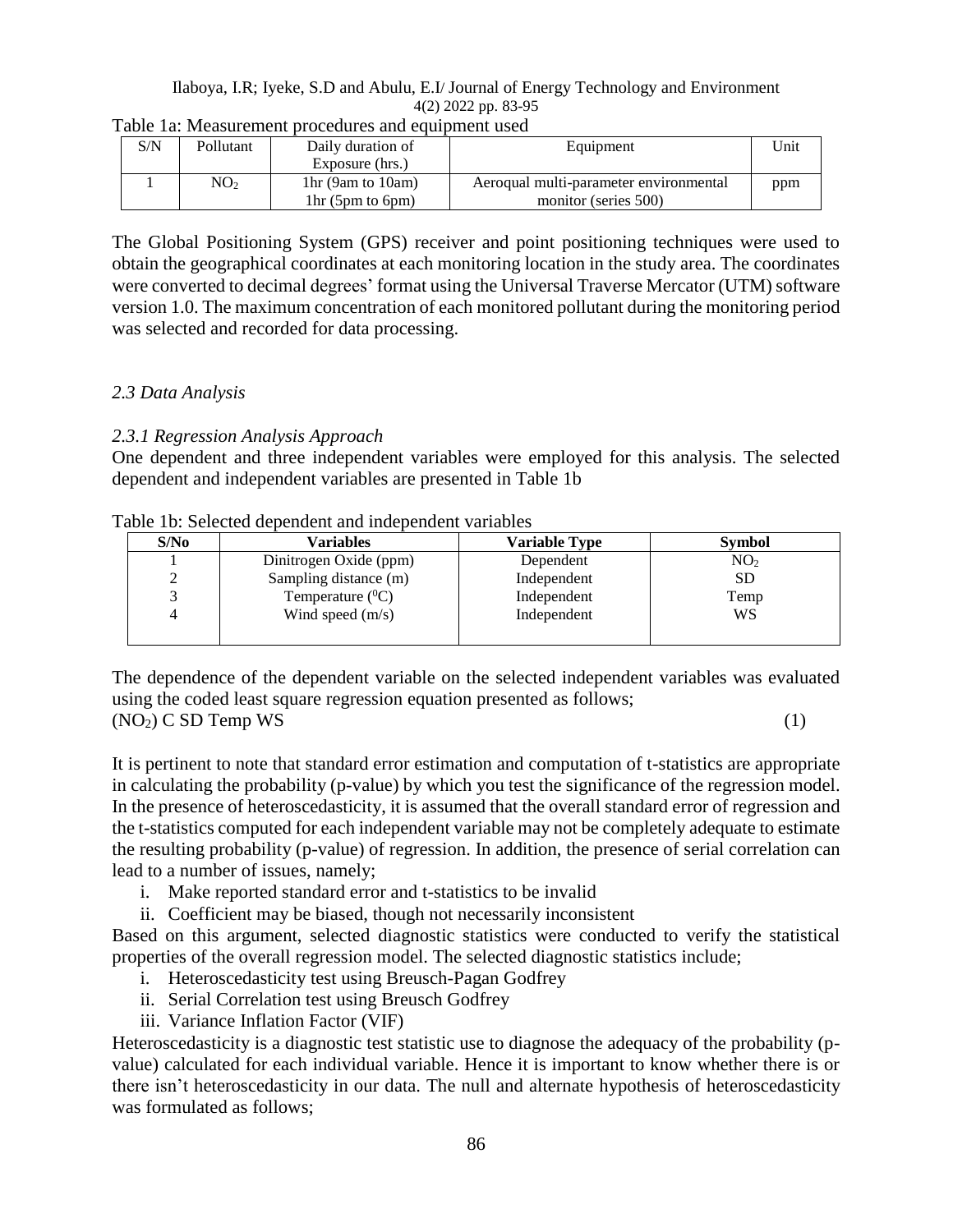## **For p-value < 0.05 reject H0**

- $H0$  = Presence of homoscedasticity
- $H1 =$  Absence of heteroscedasticity

### **For p-value > 0.05 accept H0**

- $H0 =$  Absence of homoscedasticity
- $H1$  = Presence of heteroscedasticity

Serial correlation is a common occurrence in time series data because the data is ordered (overtime). It is therefore not surprising that neighbouring error terms turn out to be correlated. Serial correlation violates the standard assumption of regression theory that error terms are uncorrelated. The null and alternate hypothesis of serial correlation was formulated as follows;

 $H0 =$  Absence of serial correlation

 $H1$  = Presence of serial correlation

Variance inflation factor (VIF) measures the correlation of the dependent variable with the independent variables. Ideal VIF is 1; VIF greater than 10 is cause for alarm showing the variables are uncorrelated due to multicollinearity.

*2.3.2 Distribution Lag Model Procedures*

Distribution lag model methodology is presented in Figure 1b



Figure 1b: Distribution lag model methodology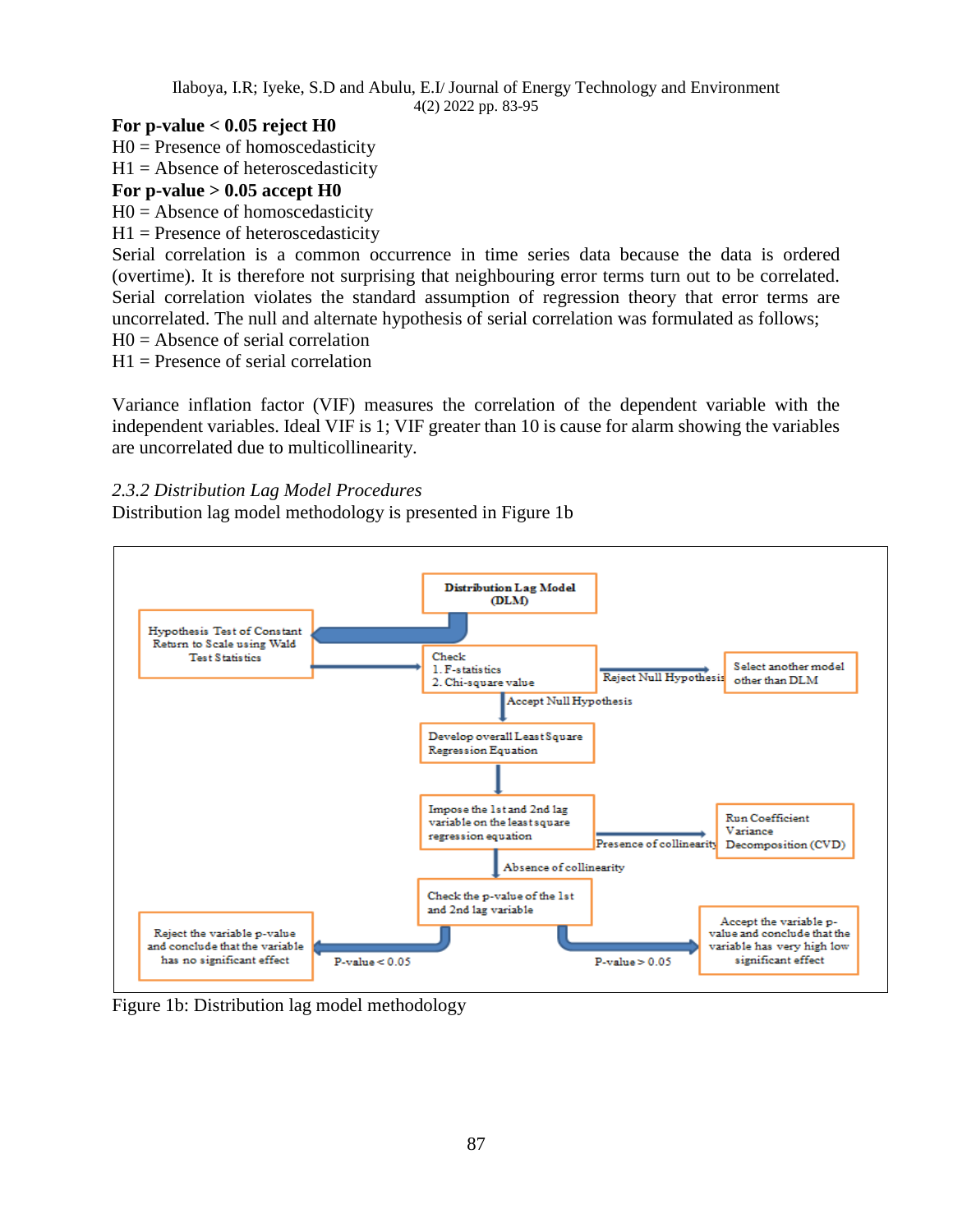## **3. Results and Discussion**

# *3.1 Result of Descriptive Statistics*

The descriptive statistics of the data collected during the period of investigation which comprises of the mean, maximum and minimum values including the variance and standard deviation is presented in Table 1

|                       | N   | Minimum | Maximum | Sum     | Mean    | <b>Std. Deviation</b> | Variance |
|-----------------------|-----|---------|---------|---------|---------|-----------------------|----------|
| $NO2$ (ppm)           | 245 | .01     | .05     | 5.11    | .0209   | .00990                | .000     |
| Temp. $(^0C)$         | 245 | 27.4    | 32.6    | 7484.6  | 30.549  | 1.3716                | 1.881    |
| Wind Speed $(m/s)$    | 245 | 2.301   | 2.545   | 593.635 | 2.42300 | .070870               | .005     |
| Sampling Distance (m) | 245 | 10      | 1534    | 164325  | 670.71  | 448.961               | 2.016E5  |
| Valid N (list wise)   | 245 |         |         |         |         |                       |          |

## Table 1: Descriptive Statistics of data collected

No standard has been agreed upon for nitrogen oxides in indoor air. The USEPA National Ambient Air Quality Standards list 0.053 ppm as the average 24-hour limit for NO<sub>2</sub> in outdoor air. Although, the outcome of Table 1 revealed that the maximum concentration of  $NO<sub>2</sub>$  stands at 0.050ppm within the period of investigation, it is important that factors that are capable of increasing this concentration are quickly identified and appropriate measure taken to forestall further increase. On whether the concentration of  $NO<sub>2</sub>$  and other variables within the study location follows a normal probability distribution, the Jarque-Bera test statistics was employed and result obtained is presented in Figures 2, 3 and 4 respectively



Figure 2: Normality test of  $NO<sub>2</sub>$  data

Jarque-Bera test value of 16.72903 and a probability (p-value) of 0.000233% as observed in Figure 2 indicates that the NO<sup>2</sup> data is not normally distributed. A value of JB greater than 10 means that the null hypothesis has been rejected at the 5% significance level. In other words, the data do not come from a normal distribution.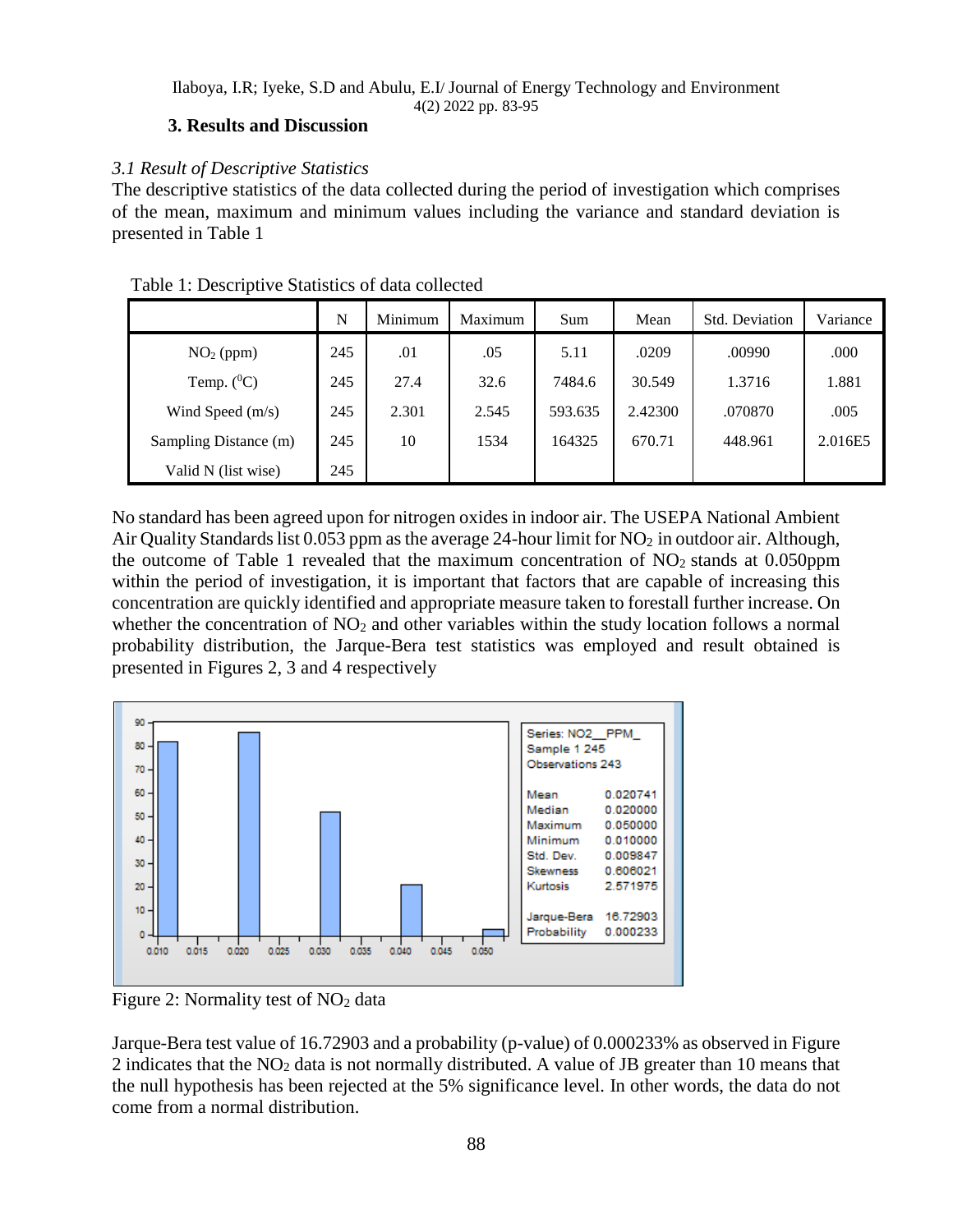Ilaboya, I.R; Iyeke, S.D and Abulu, E.I/ Journal of Energy Technology and Environment 4(2) 2022 pp. 83-95



Figure 3: Normality test of temperature data

Jarque-Bera test value of 16.72120 and a probability (p-value) of 0.000234% as observed in Figure 3 indicates that the temperature data is not normally distributed. A value of JB greater than 10 means that the null hypothesis has been rejected at the 5% significance level. In other words, the data do not come from a normal distribution.



Figure 4: Normality test of wind speed data

Jarque-Bera test value of 14.70098 and a probability (p-value) of 0.000642% as observed in Figure 4 indicates that the wind speed data is not normally distributed. A value of JB greater than 10 means that the null hypothesis has been rejected at the 5% significance level. In other words, the data do not come from a normal distribution.

#### *3.2 Result of Diagnostic Statistics*

Results of the diagnostic statistics which were employed to diagnose the statistical properties of the data for use in regression analysis is presented in Tables 3, 4 and 5 representing the results of heteroscedasticity, autocorrelation and variance inflation factor.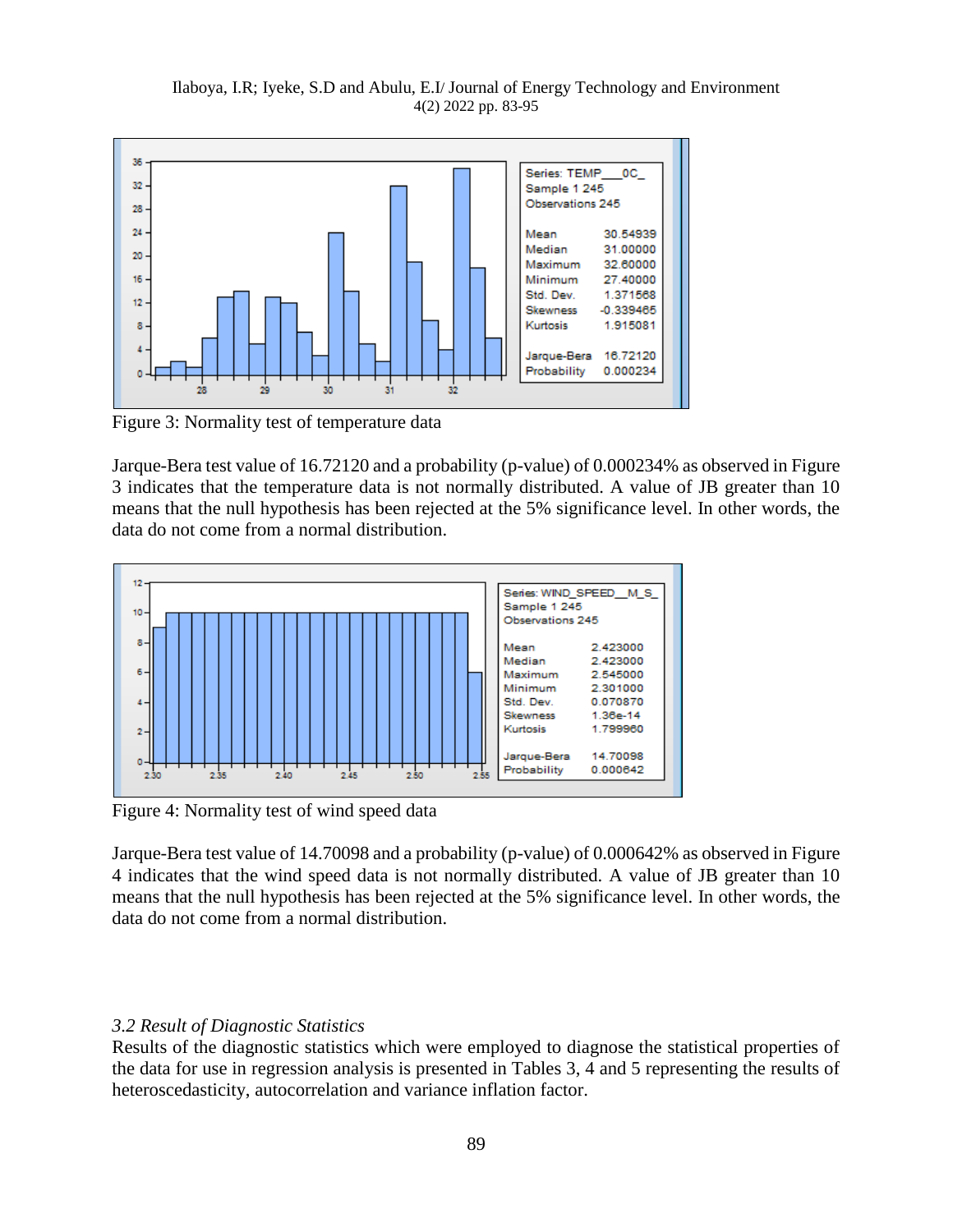| F-statistic         | 0.583099    | Prob. F(3,239)        |             | 0.6266      |
|---------------------|-------------|-----------------------|-------------|-------------|
| $Obs*R$ -squared    | 1.765652    | Prob. Chi-Square(3)   |             | 0.6224      |
| Scaled explained SS | 1.320212    | Prob. Chi-Square(3)   |             | 0.7243      |
| Variable            | Coefficient | Std. Error            | t-Statistic | Prob.       |
| C                   | 0.001234    | 0.001113              | 1.108669    | 0.2687      |
| SAMPLING_DISTANCE   | 9.36E-08    | 7.79E-08              | 1.201751    | 0.2306      |
| TEMP___0C_          | $4.21E-06$  | 5.77E-06              | 0.728948    | 0.4667      |
| WIND_SPEED_M_S_     | $-0.000549$ | 0.000497              | $-1.105157$ | 0.2702      |
| R-squared           | 0.007266    | Mean dependent var    |             | 9.39E-05    |
| Adjusted R-squared  | $-0.005195$ | S.D. dependent var    |             | 0.000117    |
| S.E. of regression  | 0.000117    | Akaike info criterion |             | $-15.24769$ |
| Sum squared resid   | 3.29E-06    | Schwarz criterion     |             | $-15.19019$ |
| Log likelihood      | 1856.594    | Hannan-Quinn criter.  |             | $-15.22453$ |
| F-statistic         | 0.583099    | Durbin-Watson stat    |             | 2.116735    |
| Prob(F-statistic)   | 0.626631    |                       |             |             |

# Table 3: Heteroscedasticity Test: Breusch-Pagan-Godfrey

# Table 4: Breusch-Godfrey Serial Correlation LM Test:

| F-statistic<br>Obs*R-squared | 3.927983<br>7.796419 | Prob. $F(2,237)$<br>Prob. Chi-Square(2) |             | 0.0210<br>0.0203 |
|------------------------------|----------------------|-----------------------------------------|-------------|------------------|
| Variable                     | Coefficient          | Std. Error                              | t-Statistic | Prob.            |
| C                            | $-0.013263$          | 0.091776                                | $-0.144517$ | 0.8852           |
| SAMPLING_DISTANCE__M_        | $-1.05E-06$          | $6.43E-06$                              | $-0.163117$ | 0.8706           |
| $TEMP$ <sub>_0</sub> C_      | $-6.45E-05$          | 0.000476                                | $-0.135467$ | 0.8924           |
| WIND_SPEED__M_S_             | 0.006568             | 0.041017                                | 0.160136    | 0.8729           |
| $RESID(-1)$                  | $-0.177365$          | 0.065930                                | $-2.690217$ | 0.0076           |
| $RESID(-2)$                  | $-0.054300$          | 0.065477                                | $-0.829298$ | 0.4078           |
| R-squared                    | 0.032084             | Mean dependent var                      |             | $-7.57E-18$      |
| Adjusted R-squared           | 0.011664             | S.D. dependent var                      |             | 0.009710         |
| S.E. of regression           | 0.009653             | Akaike info criterion                   |             | $-6.418756$      |
| Sum squared resid            | 0.022083             | Schwarz criterion                       |             | $-6.332508$      |
| Log likelihood               | 785.8789             | Hannan-Quinn criter.                    |             | $-6.384016$      |
| F-statistic                  | 1.571193             | Durbin-Watson stat                      |             | 1.965911         |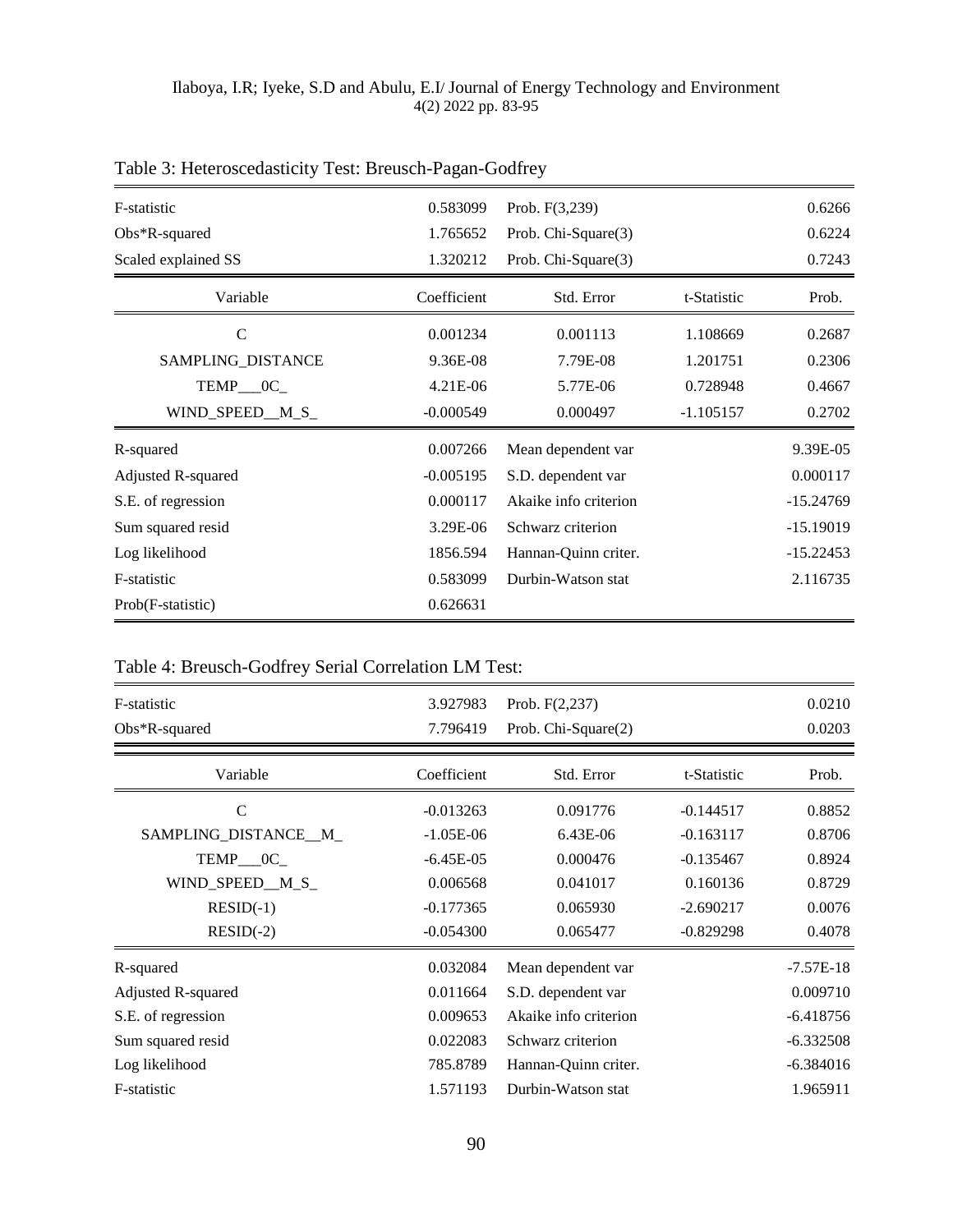| Ilaboya, I.R; Iyeke, S.D and Abulu, E.I/ Journal of Energy Technology and Environment |  |
|---------------------------------------------------------------------------------------|--|
| $4(2)$ 2022 pp. 83-95                                                                 |  |

| Prob(F-statistic)                   | 0.168948                |                          |                        |
|-------------------------------------|-------------------------|--------------------------|------------------------|
| Table 5: Variance Inflation Factors |                         |                          |                        |
| Variable                            | Coefficient<br>Variance | Uncentered<br><b>VIF</b> | Centered<br><b>VIF</b> |
| C                                   | 0.008593                | 21874.61                 | <b>NA</b>              |
| SAMPLING_DISTANCE__M_               | $4.21E-11$              | 69.89555                 | 21.57172               |
| $TEMP$ $OC$                         | 2.31E-07                | 550.6631                 | 1.106153               |
| WIND_SPEED_M_S_                     | 0.001715                | 25654.01                 | 21.86343               |

From the result of Table 3, it was observed that;

i. The calculated (p-value) based on F-statistics is 0.6266

ii. The calculated (p-value) based on langrange multiplier (LM) is 0.6224

Since the computed (p-value) based on F-statistics and langrange multiplier is greater than 0.05 (P > 0.05), we rejected the null hypothesis of homoskedasticity and conclude that there is heteroscedasticity in the data. From the result of Table 4, it was observed that;

i. The calculated (p-value) based on the F-statistics is 0.0210

ii. The calculated (p-value) based on langrange multiplier (LM) is 0.0203

Since the computed (p-value) based on F-statistics and langrange multiplier is less than 0.05 ( $P <$ 0.05), the null hypothesis of serial correlation was accepted and it was concluded that; there is no serial correlation in the data. Since the computed variance inflation factors (centered VIF) for the selected independent variables as observed in Table 5 is less than 10, it was concluded that the variables are well correlated with the dependent variable, hence absence of multicollinearity. To determine the variable that mostly influenced the dispersion of  $NO<sub>2</sub>$  around the study area, distribution lag model was employed as follows

## *3.3 Distribution Lag Model*

In this model, one or more independent variables affect the dependent variable with a lag. Suppose we want to determine how each of the independent variables affects the dependent variable then we need to first test if the difference between the coefficient estimates of the independent variables is statistically significant using the hypothesis test of constant return to scale. To test the hypothesis of constant return to scale, a restriction equation of three (3) independent variables was written as follows;

 $C(2) + C(3) + C(4) = 1$  (1) Result obtained is presented in Table 6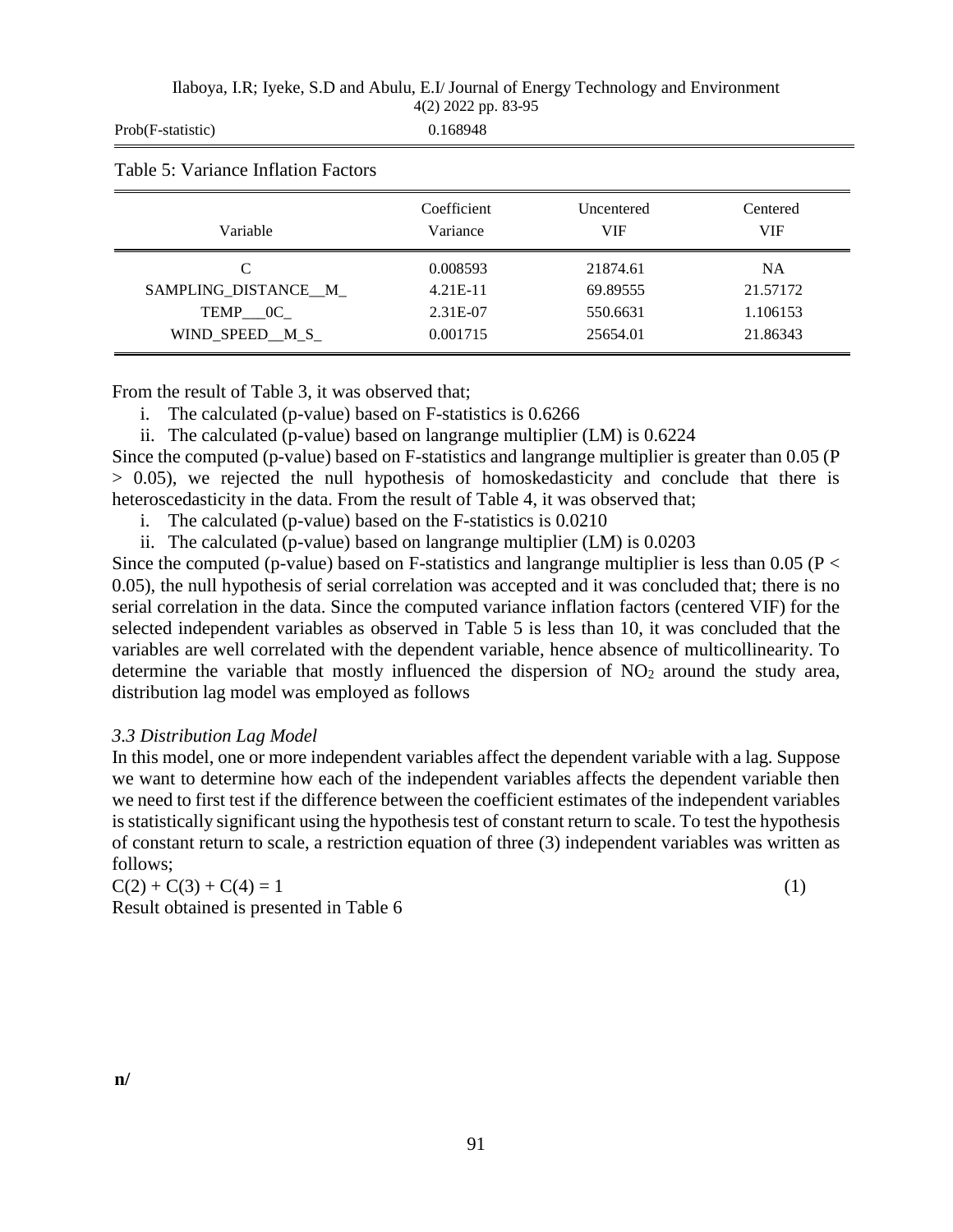| <b>Test Statistic</b>                                           | Value                               | df              | Probability                |
|-----------------------------------------------------------------|-------------------------------------|-----------------|----------------------------|
| t-statistic<br>F-statistic<br>Chi-square                        | $-26.30865$<br>692.1452<br>692.1452 | 239<br>(1, 239) | 0.0000<br>0.0000<br>0.0000 |
| Null Hypothesis: $C(2)+C(3)+C(4)=1$<br>Null Hypothesis Summary: |                                     |                 |                            |
| Normalized Restriction $(= 0)$                                  |                                     | Value           | Std. Err.                  |
| $-1 + C(2) + C(3) + C(4)$                                       |                                     | 1.085598        | 0.041264                   |

Table 6: Result of Wald Test:

F-statistical value of 0.0000 and chi-square value of 0.0000 shows a strong similarity between both of them. In addition, standard error value of 0.041264 and a p-value greater than 0.05 shows that we decisively accept the null hypothesis of constant return to scale and conclude that the restrictions are linear in coefficient. Using the distribution lag model, an overall regression equation was developed in syntax form and presented as follows;

| LS NO2 PPM_C SAMPLING_DISTANCE __ M_ TEMP___0C_ WIND_SPEED __ M_S_                                                                    | (2)        |
|---------------------------------------------------------------------------------------------------------------------------------------|------------|
| <b>Estimation Equation:</b>                                                                                                           |            |
| NO2_PPM_ = C(1) + C(2)*SAMPLING_DISTANCE__M_ + C(3)*TEMP___0C_ + C(4)*WIND_SPEED__M_S_ (3)                                            |            |
| <b>Forecasting Equation:</b>                                                                                                          |            |
| ;=======================<br>NO2_PPM_=C(1)+C(2)*SAMPLING_DISTANCE_M_+C(3)*TEMP__0C_+C(4)*WIND_SPEED_M_S_(4)                            |            |
| <b>Substituted Coefficients:</b><br>;=======================                                                                          |            |
| NO2 PPM = 0.191617948648 + 1.25629468641e-05*SAMPLING_DISTANCE_M<br>$0.00100022166099*TEMP$ $0.02$ - $0.0866107870409*WIND$ SPEED M S | $+$<br>(5) |
| To evaluate the effect of each independent variable on the dependent variable, first and second lag                                   |            |

variable were imposed on the least square regression equation as follows;

| LS NO2 PPM C SAMPLING DISTANCE M TEMP OC WIND SPEED M S<br>(SAMPLING DISTANCE M (-1)) (SAMPLING DISTANCE M (-2)) | (6) |
|------------------------------------------------------------------------------------------------------------------|-----|
| LS NO2 PPM C SAMPLING DISTANCE M TEMP OC WIND SPEED M S<br>$(TEMP \tOC (-1)) (TEMP \tOC (-2))$                   | (7) |
| LS NO2 PPM C SAMPLING DISTANCE M TEMP OC WIND SPEED M S<br>(WIND_SPEED__M_S_(-1)) (WIND_SPEED__M_S_(-2))         | (8) |

Equation 6, 7 and 8 were employed to study the effects of sampling distance, temperature and wind speed on the dispersion of NO<sub>2</sub> around the study area. Result of the effect of sampling distance on the dispersion of  $NO<sub>2</sub>$  using equation 6 is presented in Table 7

Table 7: Effect of Sampling distance on  $NO<sub>2</sub>$  dispersion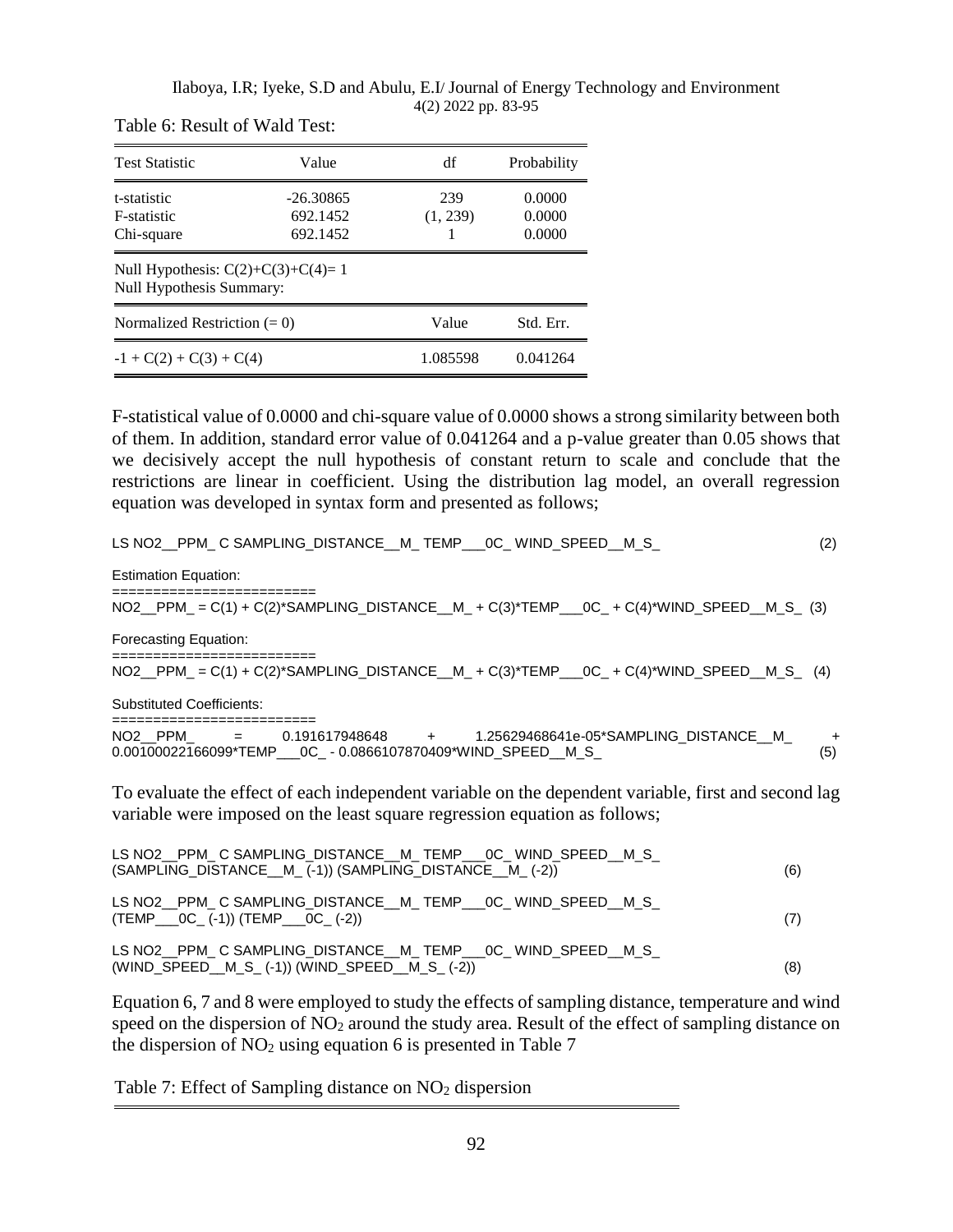| Variable               | Coefficient | $T(\omega)$ $\omega$ $\omega$ $\omega$ $\mu$ , $\omega$ $\omega$ - $\omega$<br>Std. Error | t-Statistic | Prob.       |
|------------------------|-------------|-------------------------------------------------------------------------------------------|-------------|-------------|
| C                      | 0.184570    | 0.095296                                                                                  | 1.936812    | 0.0040      |
| SAMPLING DISTANCE M    | 1.22E-06    | 2.09E-05                                                                                  | 0.058698    | 0.9532      |
| TEMP 0C                | 0.001039    | 0.000491                                                                                  | 2.117495    | 0.0353      |
| WIND SPEED M S         | $-0.084130$ | 0.042323                                                                                  | -1.987806   | 0.0480      |
| SAMPLING_DISTANCE__M_( |             |                                                                                           |             |             |
| -1)                    | 2.67E-05    | 2.87E-05                                                                                  | 0.932865    | 0.3518      |
| SAMPLING_DISTANCE__M_( |             |                                                                                           |             |             |
| $-2)$                  | $-1.57E-05$ | 2.09E-05                                                                                  | $-0.752300$ | 0.4526      |
| R-squared              | 0.930506    | Mean dependent var                                                                        |             | 0.020705    |
| Adjusted R-squared     | 0.987800    | S.D. dependent var                                                                        | 0.009870    |             |
| S.E. of regression     | 0.009821    | Akaike info criterion                                                                     |             | -6.383979   |
| Sum squared resid      | 0.022667    | Schwarz criterion                                                                         |             | $-6.297220$ |
| Log likelihood         | 775.2694    | Hannan-Quinn criter.                                                                      |             | -6.349025   |
| <b>F-statistic</b>     | 1.478873    | Durbin-Watson stat                                                                        | 2.312897    |             |
| Prob(F-statistic)      | 0.197458    |                                                                                           |             |             |

Result of the distribution lag model shows an improvement in the R-squared value and the Adjusted R-squared value. In addition since the p-value of the first and second lag variable is greater than 0.05, it was concluded that the lag variables are significant hence the p-value of 0.9532 for sampling distance is valid. Based on the computed p-value of 0.9532, it was concluded that; the impact of sampling distance on the dispersion of  $NO<sub>2</sub>$  is not significant at the 5% confidence interval. Distribution lag result on the effect of temperature on the dispersion of  $NO<sub>2</sub>$  is presented in Table 8

| Table 8: Effect of temperature on NO <sub>2</sub> dispersion |  |  |
|--------------------------------------------------------------|--|--|
|--------------------------------------------------------------|--|--|

| Variable                                 | Coefficient             | Std. Error                                                        | t-Statistic             | Prob.                   |
|------------------------------------------|-------------------------|-------------------------------------------------------------------|-------------------------|-------------------------|
| C.<br>SAMPLING DISTANCE                  | 0.183772                | 0.093663                                                          | 1.962058                | 0.0509                  |
| M<br>TEMP 0C                             | 1.20E-05<br>0.001323    | 6.57E-06<br>0.000621                                              | 1.833612<br>2.132302    | 0.0680<br>0.0340        |
| WIND SPEED M S                           | $-0.082640$             | 0.042077                                                          | $-1.964031$             | 0.0507                  |
| TEMP $OC$ (-1)<br>$TEMP$ $OC$ $(-2)$     | $-0.000869$<br>0.000499 | 0.000703<br>0.000612                                              | $-1.235807$<br>0.815567 | 0.2178<br>0.4156        |
| R-squared                                | 0.933250                | Mean dependent var<br>S.D. dependent var<br>Akaike info criterion |                         | 0.020705                |
| Adjusted R-squared<br>S.E. of regression | 0.927580<br>0.009807    |                                                                   |                         | 0.009870<br>-6.386891   |
| Sum squared resid                        | 0.022601                | Schwarz criterion                                                 |                         | $-6.300133$             |
| Log likelihood<br>F-statistic            | 775.6204<br>1.620291    | Hannan-Quinn criter.<br>Durbin-Watson stat                        |                         | $-6.351938$<br>2.308314 |
| Prob(F-statistic)                        | 0.155383                |                                                                   |                         |                         |

Result of the distribution lag model also shows an improvement in the R-squared value and the Adjusted R-squared value. In addition since the p-value of the first and second lag variable is greater than 0.05, it was concluded that the lag variables are significant hence the p-value of 0.0340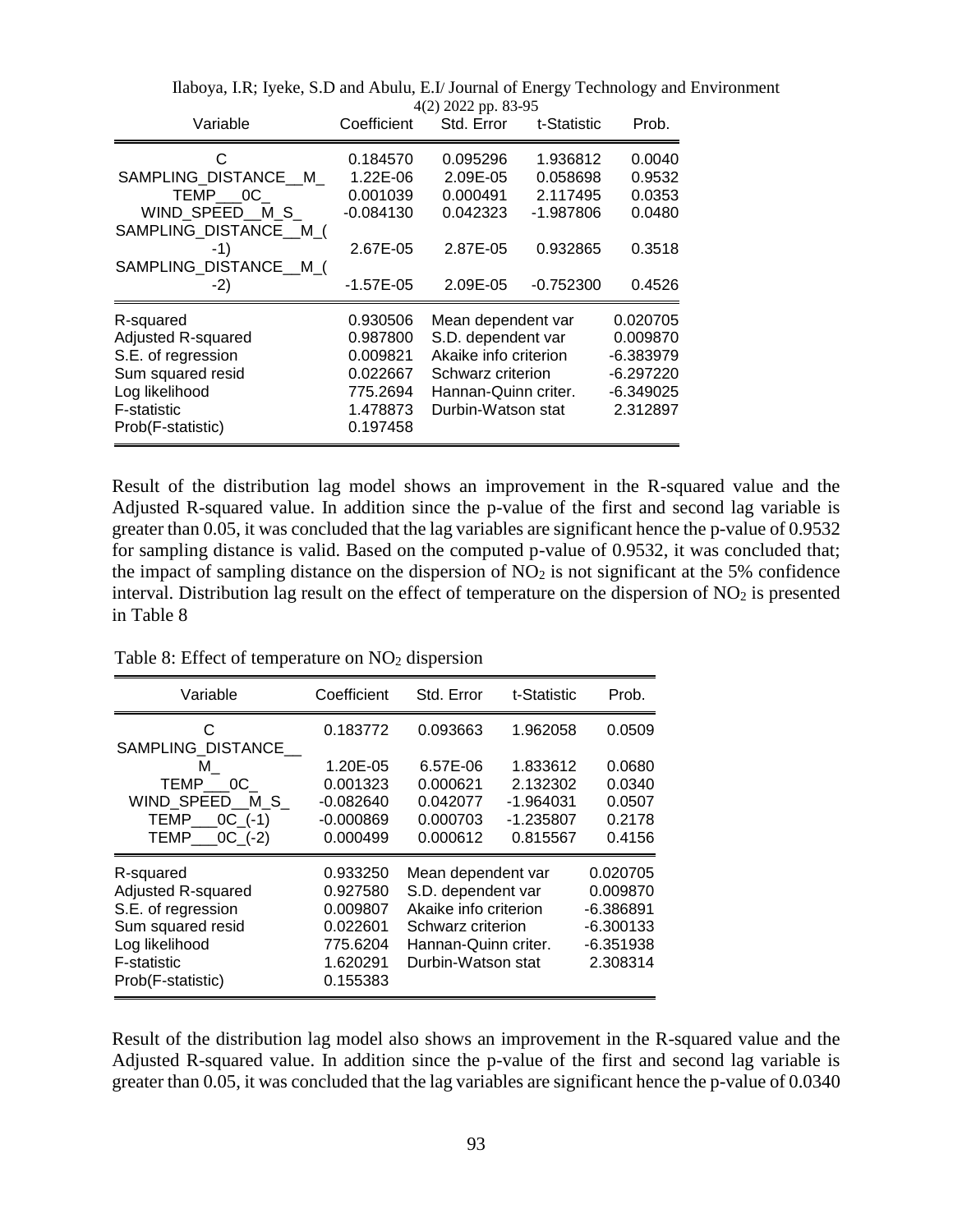94

Ilaboya, I.R; Iyeke, S.D and Abulu, E.I/ Journal of Energy Technology and Environment 4(2) 2022 pp. 83-95

for temperature is valid. Based on the computed p-value of 0.0340, it was concluded that; the impact of temperature on the dispersion of  $NO<sub>2</sub>$  is significant at the 5% confidence interval. The distribution lag result of the effect of wind speed shows a perfect collinearity. A more formal

approach to investigate the collinearity among regressor variables was to conduct coefficient variance decomposition analysis.

Coefficient variance decomposition view of an equation provides information on the eigenvector decomposition of the coefficient covariance matrix. This decomposition is a useful tool to help diagnose potential collinearity problems among the regressor which the simple correlation matrix may fail to detect. That is;

$$
X_1 = X_2 + 3X_3
$$

In the case of a simple linear least square regression, the coefficient variance covariance matrix can be decomposed as follows;

$$
Var(\beta) = \sigma^2 (X^1 X)^{-1} = \sigma^2 V S^{-1} V^1
$$

Where;

S is a diagonal matrix containing the eigenvalues of  $X<sup>1</sup>X$  and

V is a matrix whose columns are equal to the corresponding eigenvector

Result of the coefficient variance decomposition employed to test potential collinearity among the regressor is presented in Table 9

| Eigenvalues<br>Condition              | 0.010276<br>5.86E-11  | 3.29E-05<br>1.83E-08 | 1.36E-09<br>0.000443 |             | $6.02E-13$<br>1.000000 |  |
|---------------------------------------|-----------------------|----------------------|----------------------|-------------|------------------------|--|
| Variance Decomposition<br>Proportions |                       |                      |                      |             |                        |  |
|                                       | Associated Eigenvalue |                      |                      |             |                        |  |
| Variable                              |                       |                      | $\mathfrak{D}$       | 3           | 4                      |  |
| $\mathcal{C}$                         | 0.999376              |                      | 0.000624             | $1.68E-10$  | 7.43E-17               |  |
| SAMPLING_DISTANCE_M_                  | 0.938278              |                      | 0.015131             | 0.032313    | 0.014278               |  |
| TEMP 0C                               | 0.032709              |                      | 0.961460             | 0.005831    | 2.59E-09               |  |
| WIND SPEED M S                        | 0.984095              |                      | 0.015905             | 4.52E-09    | 2.27E-15               |  |
| Eigenvectors                          |                       |                      |                      |             |                        |  |
|                                       | Associated Eigenvalue |                      |                      |             |                        |  |
| Variable                              |                       |                      | 2                    | 3           | $\overline{4}$         |  |
| $\mathcal{C}$                         | $-0.914192$           |                      | $-0.403972$          | $-0.032550$ | 0.001030               |  |
| SAMPLING DISTANCE M                   | $-6.20E - 05$         |                      | 0.000139             | 0.031639    | 0.999499               |  |
| TEMP___0C_                            | $-0.000858$           |                      | 0.082284             | $-0.996110$ | 0.031520               |  |
| WIND_SPEED_M_S_                       | 0.405281              |                      | $-0.911063$          | $-0.075527$ | 0.002543               |  |

Table 9: Coefficient Variance Decomposition

From the result of Table 9, the conditional number was observed to be 5.86E-11. Conditional number less than 0.001 as observed in Table 9, signify potential collinearity among the regressor.

(9)

(10)